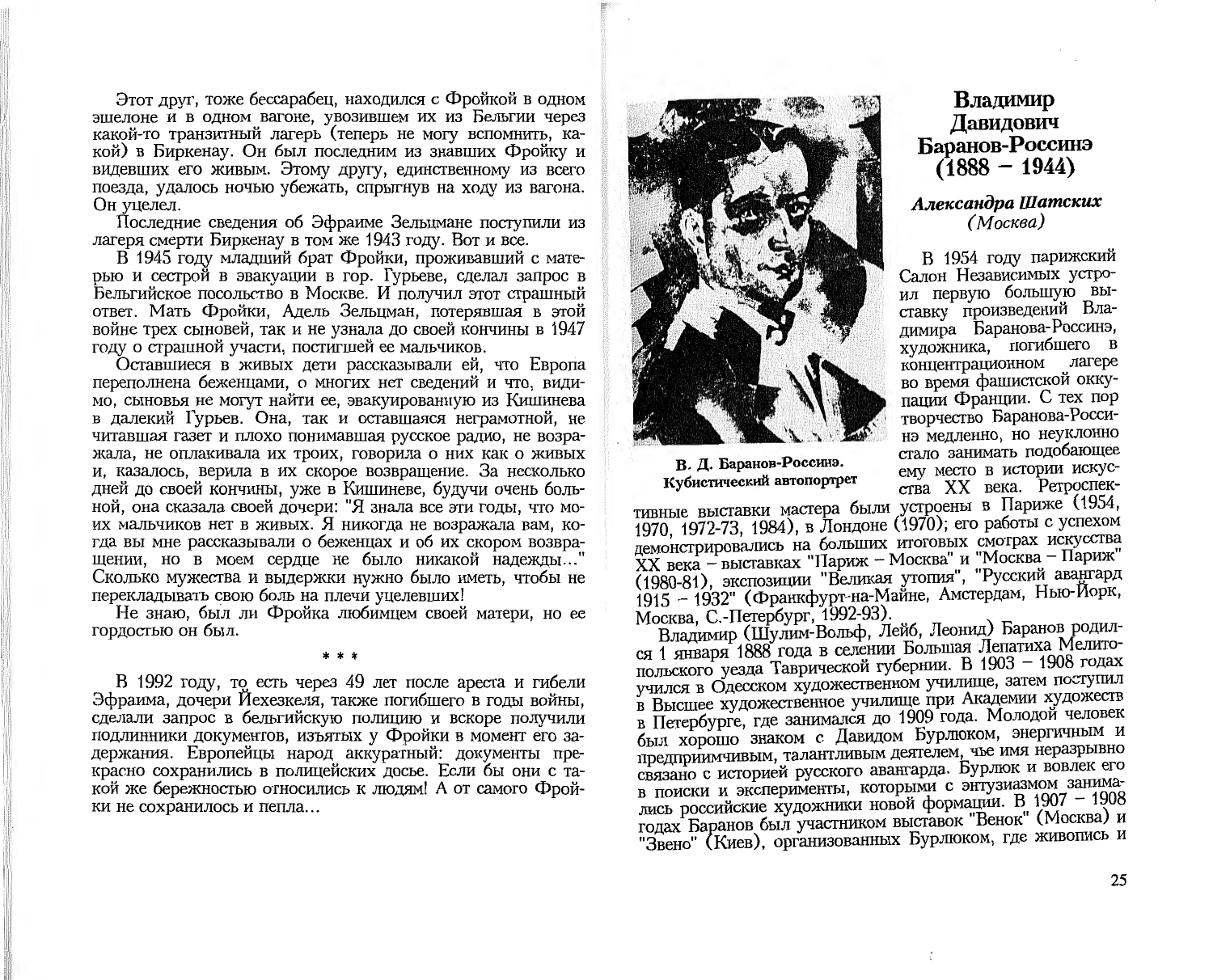скульптура, музыка и поэзия были представлены в тесном елинстве видов и жанров. Такое обогашающее взаимодействие разных сфер искусства оказалось весьма родственным художественным устремлениям Баранова.

Работы молодого живописца демонстрировались также на выставках "Венок-Стефанос" (Петербург, 1909) и "Импрессионисты", показанной в 1909 - 1910 годах в Петербурге и Вильно.

Как и многие его коллеги, художник уехал в Париж (1910), где с 1912 года поселился в знаменитой Ля Рюш. В мировой столице искусств он общался и с земляками, и с уроженцами иных стран, творцами периода "бури и натиска" новейшего искусства. Особенно тесная дружба связывала его с соотечественницей Соней Терк-Делоне и ее мужем, французским живописцем Робером Делоне, основателями орфизма, одного из наиболее ярких направлений в новаторском искусстве тех дней. Уроки орфизма - полнокровные звучные краски, динамика беспредметных композиций, их декоративноритмическая организация - были глубоко усвоены и переработаны молодым живописцем в собственном ключе.

Во время путешествия в Страсбург и Люцерну (1911 г.) Баранов встретился с молодым эльзасцем, будущим знаменитым дадаистом и абстракционистом Хансом Арпом (1866 -1966). В автобиографической книге "On My Way" Арп впоследствии отмечал судьбоносную роль этой встречи: "В 1909 году (ошибка мемуариста. - А.Ш.), в Швейцарии, меня посетил русский художник Россинэ и показал рисунки, в которых он представил свой внутренний мир невиданным доселе образом при помощи красочных точек и изогнутых линий. Это не были отвлеченные пейзажи, портреты, натюрморты, какие можно было видеть на полотнах кубистов. Я показал ему полотна, покрытые черной пеленой, с сетью удивительных письмен, рун, линий, пятен, - итог напряженных трудов, занявших не один месяц. Мои собратья по искусству качали головами и осуждали работы как неудачные эскизы. - Россинэ. напротив, отнесся к ним с большим воодушевлением. Его и мои работы, мне думается, представляли конкретное искусство"". Нужно отметить, что и в будущем творческое развитие

молодых единомышленников переживало сходные стадии - в зрелом возрасте и Арп и Баранов обратились к созданию своеоб-"биоморфных разных структур", воспроизводивплих динамику, напряжение естественных природ-НЫХ ПРОЦЕССОВ.

Баранов много выставлялся в свой первый европейский период. В Париже он участвовал в Осеннем Салоне (1910) и в Салоне Независимых  $(1910, 1913, 1914);$  B экспонировал 1912-м свои произведения в Пюрихе, в 1914-м - в Амстердаме. На зарубежных выставках русский выступал авангардист под именем "Даниэль Россинэ". После возвращения на родину в 1917 году он присоединил псевдоним к собственной фамилии и с тех пор до конца жизни носил двойное имя, под которым во-



В. Д. Баранов-Россинэ. Леди Чаттерли. 1932 г.

шел в историю искусства XX века. Баранову-Россинэ привелось оказать стимулирующее влияние не только на творчество Ханса Арпа. В 1914 году в Салоне Независимых он показал скульптуру под знаменательным названием "Симфония N2". Задачи, актуальные для многих европейских новаторов: расширение сфер творческого вторжения в реальность, обновление восприятия, - художник сумел претворить в оригинальных проектах. "Симфония N2" свидетельствовала о его выходе к "трехмерной живописи"; этот подвижный объект представлял собой, по описанию современника, "парадоксальный монтаж из цинка, покрытого пестрой и живой глазурью, с желобами, служащими подставками для каких-то странного вида мельниц для размола пер-

<sup>\*</sup> Пол определением "конкретное искусство" Арп подразумевал собственные композиции, созданные в середине 1910-х годов и представлявшие собой объемно-плоскостные коллажи, выполненные с помошью клея из разнообразных материалов: бумаги, ткани, бечевок, камня, дерева. Самые ранние из них датированы 1915 годом.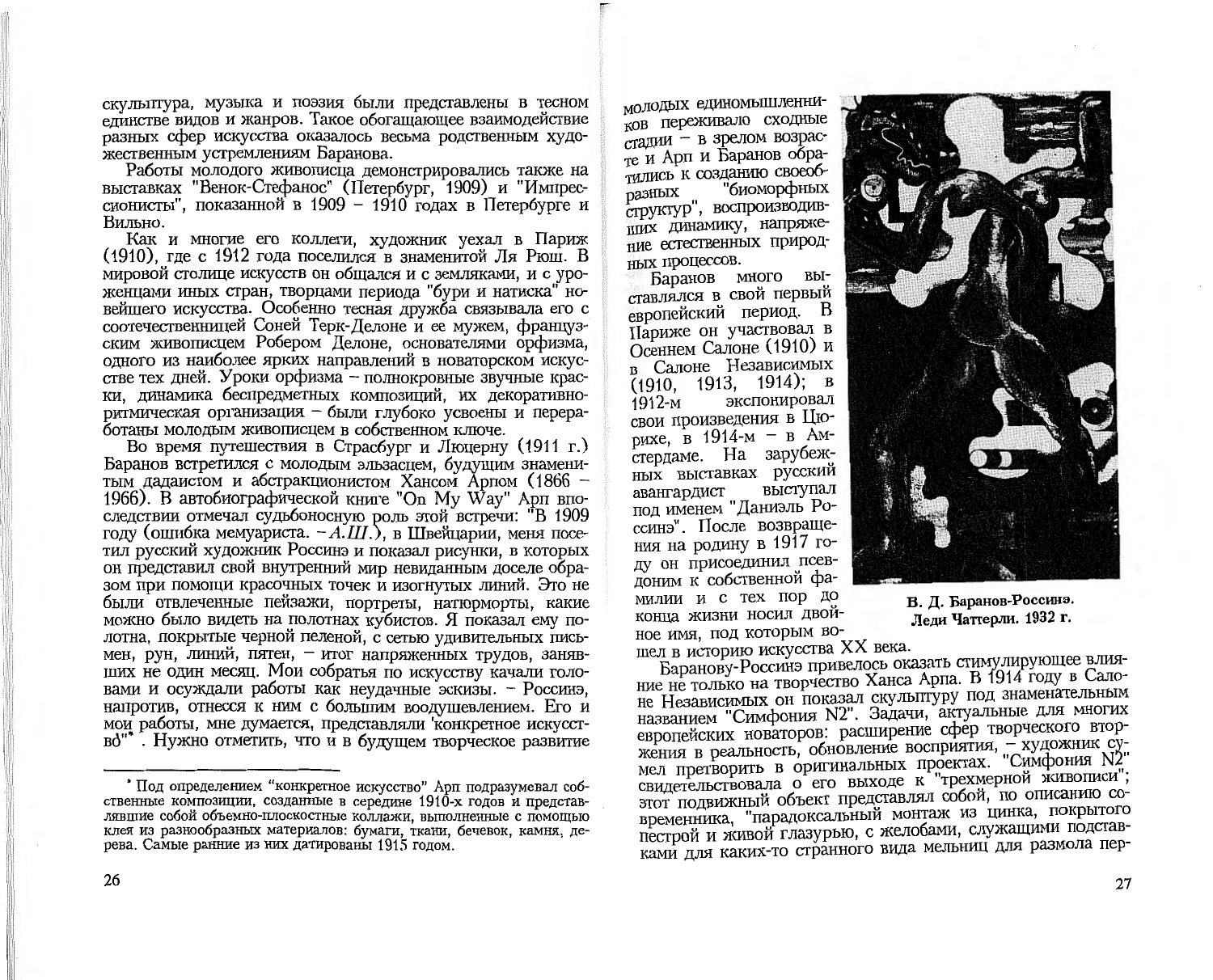ца, синих, бежевых или красных шайб, перемешанных с торчашими в разные стороны пружинами и стальными прутиками". Необычные, будоражащие публику работы Баранова-Россинэ принадлежали к той же группе художественных явлений, что и эксперименты Пабло Пикассо и Александра Архипенко. Их произведения комбинировали различные материалы, многие из которых - жесть, стекло, фанера, проволока и т.д. - никогда не числились художественными. Сложные условные конструкции, созданные из новых материалов, обладали самостоятельностью и самоценностью - художник полностью освобождался от подражания природе, сознательно избегал сходства с предметами или явлениями, существовавшими в мире до него. Посетивший Париж весной 1914 года Владимир Татлин особо отметил свои впечатления от полихромных объемных работ Архипенко и "Симфоний" Баранова-Россинэ (скульптура под названием "Ритм или Симфония N1", исполненная с употреблением дерева, картона, яичной скорлупы, хранится ныне в Музее современного искусства. Париж).

"Симфонии" не случайно апеллировали своим названием к музыке. Стремление к синестезии, слиянию пластического и музыкального начала в одном произведении, проявившееся уже в первый парижский период, надолго определило творческие поиски Баранова-Россинэ.

После начала первой мировой войны художник переехал в Норвегию, где прожил с 1915 по 1917 год. В Христиании состоялась его первая персональная выставка (1916).

В Россию Баранов-Россинэ возвратился после Февральской революции. В ноябре 1918 года в Художественном бюро Н.Е. Добычиной в Петрограде было показано свыше шестилесяти его работ; это была первая и последняя персональная выставка Баранова-Россинэ на родине. На московской "Выставке картин и скульптуры художников евреев" (1918) произведения Баранова вместе с работами Марка Шагала. Лавида Штеренберга и Иосифа Школьника представляли левый фланг развития пластических искусств.

С начала 1918 года художник энергично включился в общественную и организационную жизнь. Войдя в Петроградскую коллегию по делам искусств и художественной промышленности, сотрудничал в Отделе Изо Наркомпроса, которым заведовал Д.П.Штеренберг, его близкий знакомый по Парижу. К празднованию первой годовщины Октября Барановым были написаны огромные панно "Красноармеец-барабанщик". "Марширующие красноармейцы", "365 революционных дней", оформлявшие площадь Восстания в Петрограде.

В 1918 году началась пелагогическая деятельность Баранова-Россинэ, руковолителя живописной мастерской в петроградских Своучебно-художест**болных** венных мастерских б. Академии художеств. После пере- $_{\rm 193/7a \ B}$  Москву (апрель 1919 года) он продолжил свою преподавательскую деятельность во Вхутемасе (Высших художественно-технических мастерских), организовав мастерскую по изучению "Дисциплины одновременных форм и цвета" на основном отделении живописного факультета, дека-HOM KOTODOFO COCTOSJI B 1920-21 году.

Еще в Париже художник увлекся разработкой замысла, который окончательно реализовал в послереволюционные годы. Он изобрел оригинальный музыкальный инструмент под названием "оптофон". Клавиатура свое-



В. Д. Баранов-Россинэ. политехническая скульптура. 1933. Смешанная техника

образного пианино была соединена со специальным экраном. "хромотроном". При игре исполнителя на экране возникали движущиеся цветные формы, созвучные, в представлении автора, синхронно исполнявшимся музыкальным пьесам (в 1925 году хромотрон был запатентован художником в Комитете по делам изобретений).

В русской культуре XX века стремление к синестезии, сливавшей в едином ощущении явления, разные по характеру и способу воздействия, окрашивало творчество многих выдающихся деятелей искусства. Эксперименты Баранова-Россинэ со свето- и цветомузыкой напоминали об отечественных музыкальных традициях, о художественных воззрениях А. Н. Скрябина, М.К.Чюрлениса, В.В.Кандинского, объединявших звук и цвет в целостные гармонические образы.

В 1918 году демонстрацию вышеупомянутого панно "365 революционных дней" (ныне хранится в Музее Октябрьской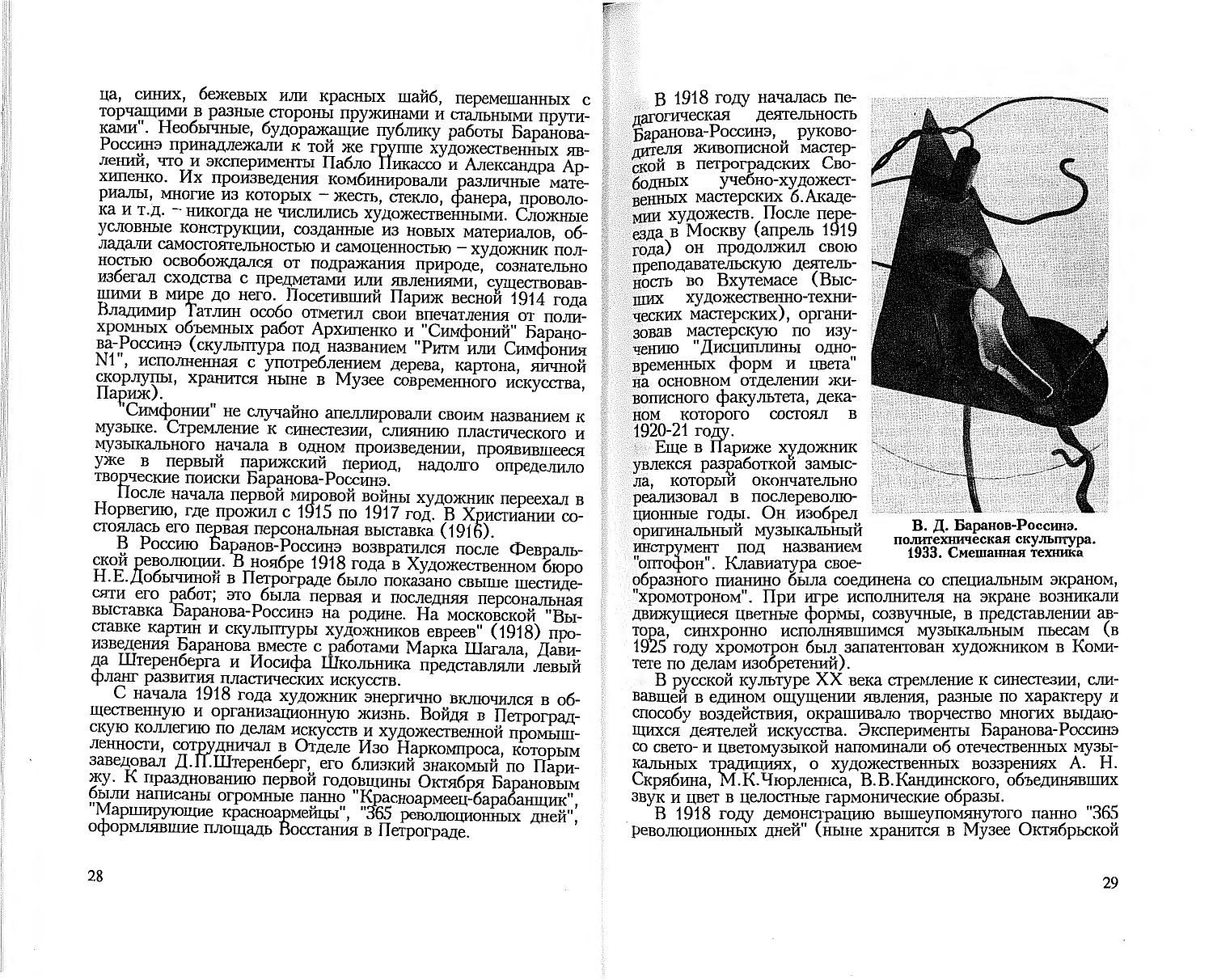революции в С.-Петербурге) должны были сопровождать, по мысли художника, сеансы игры на оптофоне. 16 и 18 апреля 1924 года в Театре Мейерхольда в Москве состоялись публичные уникальные оптофонные концерты; в программу цветомузыкальных представлений были включены произведения Грига, Вагнера, Шуберта, Скрябина, Рахманинова, Дебюсси, выступления оперных певцов и танцовщиков. Концерт был повторен 9 ноября того же года в Большом театре в Москве в рамках празднества по случаю годовщины Октябрьской революции.

Коммунистическая идеология в России неуклонно набирала силу, и в середине 1920-х годов Баранов-Россинэ оказался в потоке художественных деятелей, вытесненных под разными предлогами из советской действительности. Через Ригу и Берлин он прибыл в Париж в апреле 1925 года, однако город его молодости и первых успехов радикально переменился с довоенных времен.

Новая парижская жизнь Баранова-Россинэ была наполнена житейскими и творческими трудностями. Запатентованный на Западе в 1926 году оптофон в музыкальном быту не привился, он лишь изредка звучал на театральных сценах, сопровождая драматические постановки. Некоторый резонанс получили концерты на оптофоне, состоявшиеся в сезон 1928/29 года в различных артистических центрах, в частности "Студии Урсулинок" и "Студии N28". Свое синестезическое изобретение Баранов-Россинэ пропагандировал также в собственной "Первой оптофонической академии" на Rue Cambronne.

Живописные произведения Баранова-Россинэ регулярно экспонировались в Салоне Независимых - они привлекали внимание знатоков, однако среди широкой публики популярностью не пользовались - следовательно, и на коммерческий успех автору рассчитывать не приходилось.

Художественные взгляды Баранова-Россинэ претерпели в те годы определенные изменения - доминирующее место в его искусстве во второй, и последний, парижский период заняли абстрактные композиции. Многочисленные полотна чаще всего назывались "Абстрактные формы", "Абстрактные композиции", "Абстрактное". Эти образы являли собой эффектные цветовые организмы, порожденные воображением и даром живописца, они воздействовали на зрителя напряженным цветом, странной пульсирующей жизнью некоих биоморфных структур - лента Мебиуса, с ее парадоксальной одномерностью, служила пластическим лейтмотивом большинства из них. Наряду с "биоморфными абстракциями" Баранов-Россинэ писал большие картины - динамичные декоративно-абстрактные аранжировки традиционных сюжетов с использованием фигуративных элементов ("Мученичество св. Дени", 1927: "Леди Чаттерли", 1932; "Мать с ребенком", 1932 и др.). Отыты его первых парижских лет были продолжены в конструировании абстрактных скульптур из различных материалов<br><sup>7</sup> Политехническая скульптура", 1933).

Сочиненное в годы молодости русско-французское имя "Баранов-Россинэ" в исторической перспективе оказалось  $_{\text{pH}\cap\text{TH} }$ е адекватным биографии художника - ибо русский звангардист стал достойным представителем Парижской шкоты. в которую, как известно, вошли уроженцы других стран и мест, обретшие в Париже свою творческую судьбу в межво- $_{\rm PHHOE}$  лвалцатилетие. Выходны из России – а среди них больптинство евреи родом из черты оседлости - составили самую многочисленную группу среди художников Парижской школы.

С 1925 по 1942 год Баранов-Россинэ ежегодно выставлялся в Салоне Независимых; он также экспонировал свои работы на Международной выставке 1937 года в Париже, участвовал в салоне Новых реальностей (Париж, 1939).

Картины художника, гармоничные и эмоциональные, с их тонкой уравновешенной композицией и прихотливостью ритма, пользовались заслуженным успехом в профессиональной среде. В 1939 году видный художественный деятель Анри Валанси, пропагандист концепции так называемого "музыкализма" - своеобразного синестезического течения в пространственных искусствах, пригласил Баранова-Россинэ принять участие в "Выставке художников-музыкантов", состоявшейся в Лиможе. Здесь не только экспонировалась "симфоническая" живопись Баранова, но и звучала цветомузыка усовершенствованного оптофона.

В 1930-е годы немалую часть времени художника поглощала изобретательская деятельность, к которой он всегда обнаруживал большую склонность. В 1934 году был запатенто-"Multiperco", позволяющий производить, ван аппарат очищать и распределять химические растворы, тогда же был создан "хромо-фотометр" (Chromo-Photo-Metre), определявший качество и чистоту драгоценных камней.

Владимир Давидович Баранов-Россинэ не успел или не сумел уехать из Франции до оккупации ее гитлеровскими войсками. Его творчество, по теориям "цивилизованных" идеологов Третьего рейха, относилось к "дегенеративному", "вырожискусству, подлежащему безоговорочному дающемуся" уничтожению. Помимо "неправильного" искусства художник был повинен в принадлежности к нации, которую фашисты собирались полностью стереть с лица земли. 9 ноября 1943 года он был арестован гестапо и заключен в концентрацион